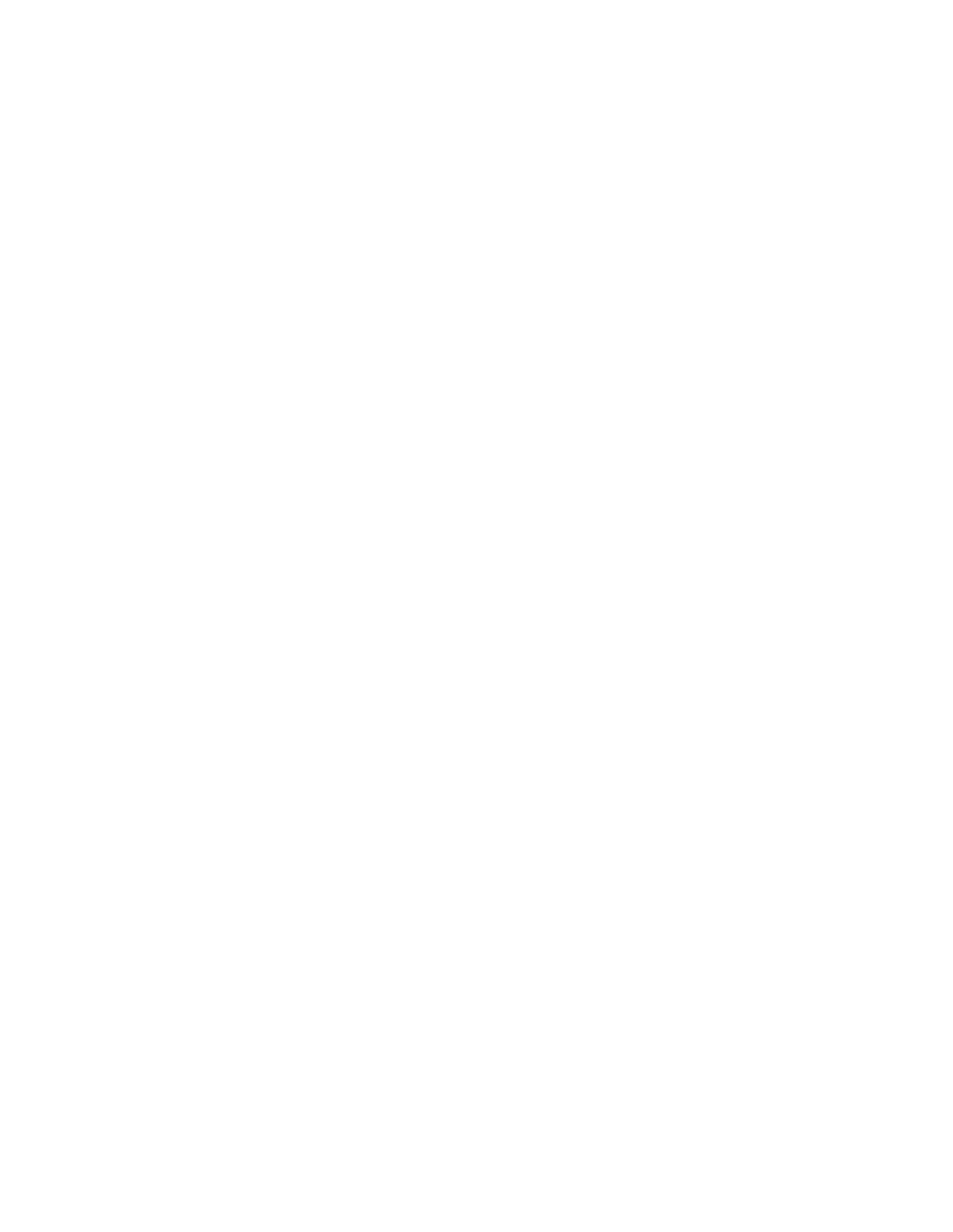## **Statement of Executive Vice President Valdis Dombrovskis and Commissioner Paolo Gentiloni to the International Monetary and Financial Committee on behalf of the European Commission**

## **Washington, 21 April 2021**

1. The Russian Federation's unprovoked military aggression against Ukraine grossly violates international law and the principles of the United Nations Charter which include the right of Ukraine to choose its own destiny. This unjustified and unjustifiable attack is exacting a tragic human cost on the people of Ukraine, and is forcing millions to flee in- and outside the country. Moreover, it is undermining European and global security, stability and prosperity. The EU stands firmly by Ukraine and its people as they face this unparalleled crisis and we remain committed to uphold the sovereignty and territorial integrity of Ukraine. The EU strongly supports the rules-based international order and will continue to work very closely with its international partners to support Ukraine directly and implement far-reaching sanctions on Russia and its accomplice Belarus. The Russian economy and its financing capacity have been hit hard through sanctions related to the financial, energy and transport sectors, export controls and the ban of export financing, and visa policy. The EU has moreover provided an emergency macro-financial assistance(MFA) operation to Ukraine of EUR 1.2 billion, of which the first 600 million was paid out in March and which, together with other international financial support initiatives have made a substantial difference in addressing Ukraine's increased financing gap. The EU also agreed to give EUR 1 billion in arms and other aid to the Ukraine military as well as equipment and material (medications, food, fuel) for the civilian population. The EU welcomes the IMF emergency assistance to Ukraine, under the Rapid Financing Instrument to help meet urgent financing needs and the financial support of many of our other international partners. The financial needs of Ukraine will be significantly more substantial in a subsequent reconstruction phase where the EU stands ready to play a leading role through the setting up a Solidarity Trust Fund.

2. Managing the global economy at present is a very delicate task. The latest European Commission forecast was issued on 10 February 2022, two weeks before the Russian invasion of Ukraine. The forecast projected that the EU economy would rebound in the second quarter of 2022 and remain solid in the following quarters. Real EU GDP was expected to grow by 4.0% in 2022 and 2.7% in 2023, thanks to strong economic fundamentals. Prices were assumed to remain at elevated levels for the whole of 2022 for gas and electricity, before dropping substantially in Spring 2023. The reaction of energy and commodity markets to the Russian war with Ukraine has been immediate. The increase in energy commodities prices - if sustained – will add additional pressures on consumer inflation. The EU economy is being hit through multiple channels, including negative confidence effects, lower trade, tighter financing conditions due to rising uncertainty and especially higher energy prices. Direct fiscal costs are also set to increase. Overall, the combination of higher energy and commodity prices, a fall in confidence and trade and financial market tensions will likely weigh on the expected economic expansion in the EU but are not expected to derail it.

The European Commission, in light of the current crisis and the increase of energy prices in Europe, on 8 March put forward a plan to make Europe independent from Russian fossil fuels. The *REPowerEU* plan outlines a series of measures to respond to rising energy prices in Europe and to replenish gas stocks for next winter. It seeksto diversify gas supplies, speed up the rollout of renewable gases and replace gas in heating and power generation in order to reduce EU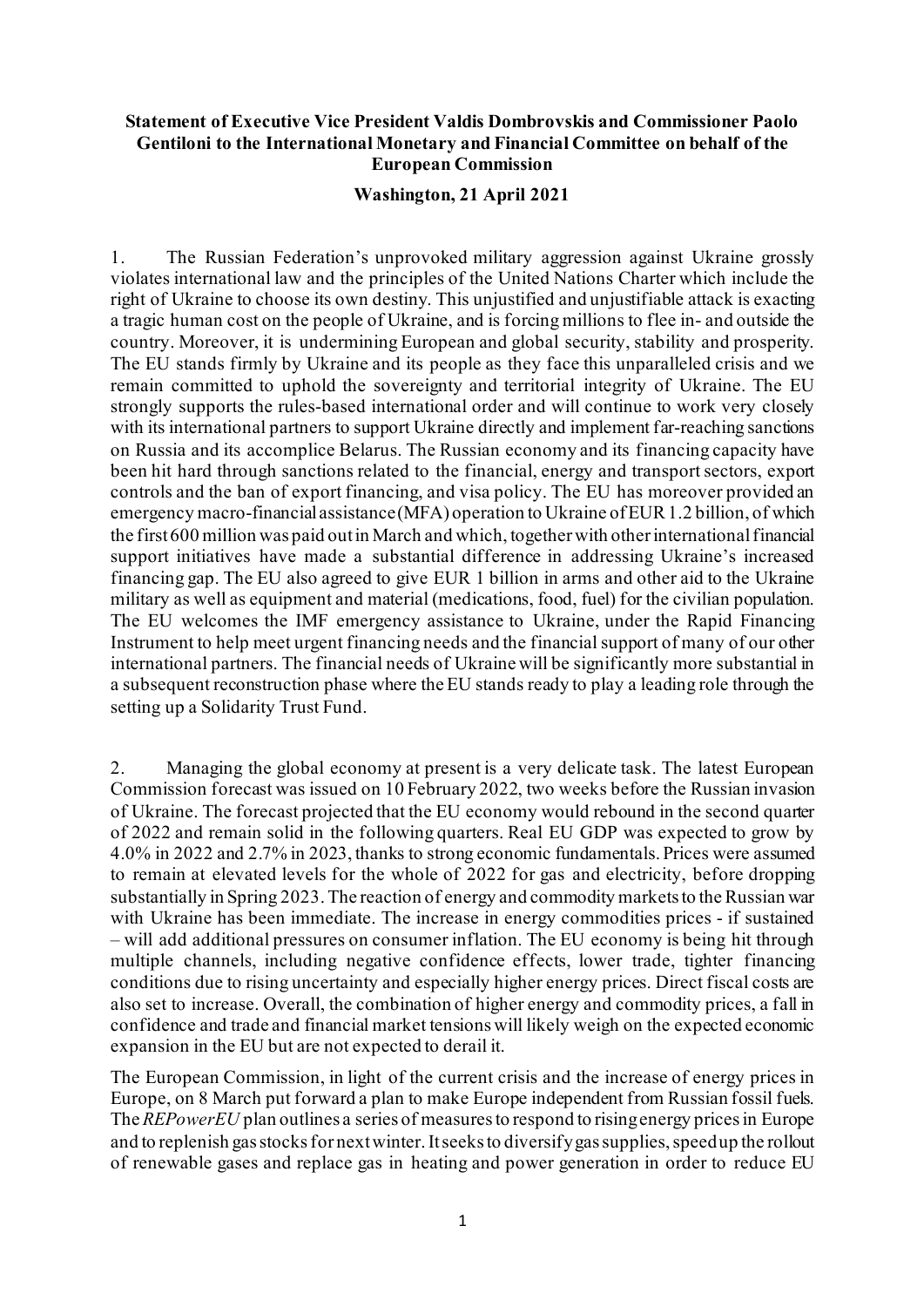demand for Russian gas by two thirds before the end of the year and to accelerate the green transition.

4. The global COVID crisis is not over. For that reason, we support the goal of vaccinating at least 70% of the world's population in all countries by the first half of 2022. Over one billion doses have been delivered in the EU (more than 80% of adults are now fully vaccinated and more than 60% have received a booster dose). The EU is sharing over two thirds of its vaccine production with the rest of the world. More than two billion doses have been exported to the rest of the world (to more than 166 countries) and the Team Europe target is to donate 700 million vaccine doses by mid-2022 (200 million from the European Commission and 500 million from the Member States). In this context, we underline the importance of strengthening health systems and ensuring the availability of ancillary materials to ensure that doses become 'shots-in-arms', and so that the world is better prepared to address existing and future health challenges.

5. The EU will continue to coordinate its fiscal response, which needs to remain agile to the evolving economic situation. EU fiscal policy will continue to be supportive in 2022, underpinned by the implementation of the EU Recovery and Resilience Facility (RRF) and the continued activation of the general escape clause of the Stability and Growth Pact. Based on the European Commission's winter 2022 economic forecast, transitioning to a broadly neutral aggregate fiscal stance in 2023 appears appropriate, while standing ready to react to the evolving economic situation. The aggregate stance should result from appropriately differentiated national fiscal policies, with high-debt Member States commencing a gradual, growth-friendly fiscal adjustment on nationally financed current expenditure in 2023. All Member States should foster high-quality investment, in particular for the green and digital transition, and promote inclusive growth. The Commission's fiscal policy guidance for 2023 will be updated as necessary at the latest as part of the European Semester Spring package in May 2022.

6. Climate change is a global challenge requiring a coordinated global response. We therefore support the work of the IMF on climate change. While the challenges facing individual Members differ, and the timing and scope of disruptions may vary, concerted action everywhere, now and over the next decade will be crucial to mitigate risks related to climate change. We therefore believe that the Fund has an important role to play to help the membership to address macroeconomic and financial stability risks related to climate change, while ensuring economic sustainability. We also agree with deepening the Fund's engagement on macrocritical climate change related issues across its activities.

7. The European Union adopted lastJune the *European Climate Law* with an objective of climate neutrality by 2050 and an intermediary greenhouse gas emissions reduction target of at least 55% by 2030 compared to 1990 levels. The European Commission presented the '*Fit for 55'* package in July and December 2021, a set of interconnected proposals that provides the tools to reach these goals. It comprises upgrades to current legislation and several new initiatives, in climate, energy, transport, buildings, agriculture and forests, and support to the most vulnerable in the transition. The proposals strengthen and expand carbon-pricing, targets, standards and support measures. The European Commission also adopted a new sustainable finance strategy in July, with an ambitious and comprehensive package of measures to help improve the flow of money towards financing the EU transition to a sustainable economy. In addition, in the period up to 2027, the European Union, beyond the substantial contributions by Member States, will spend over 30% of its external budget on climate change related activities. The Commission President also announced a EUR 4 billion top-up of our overall climate expenditure in developing countries, which is now set to exceed EUR 28 billion.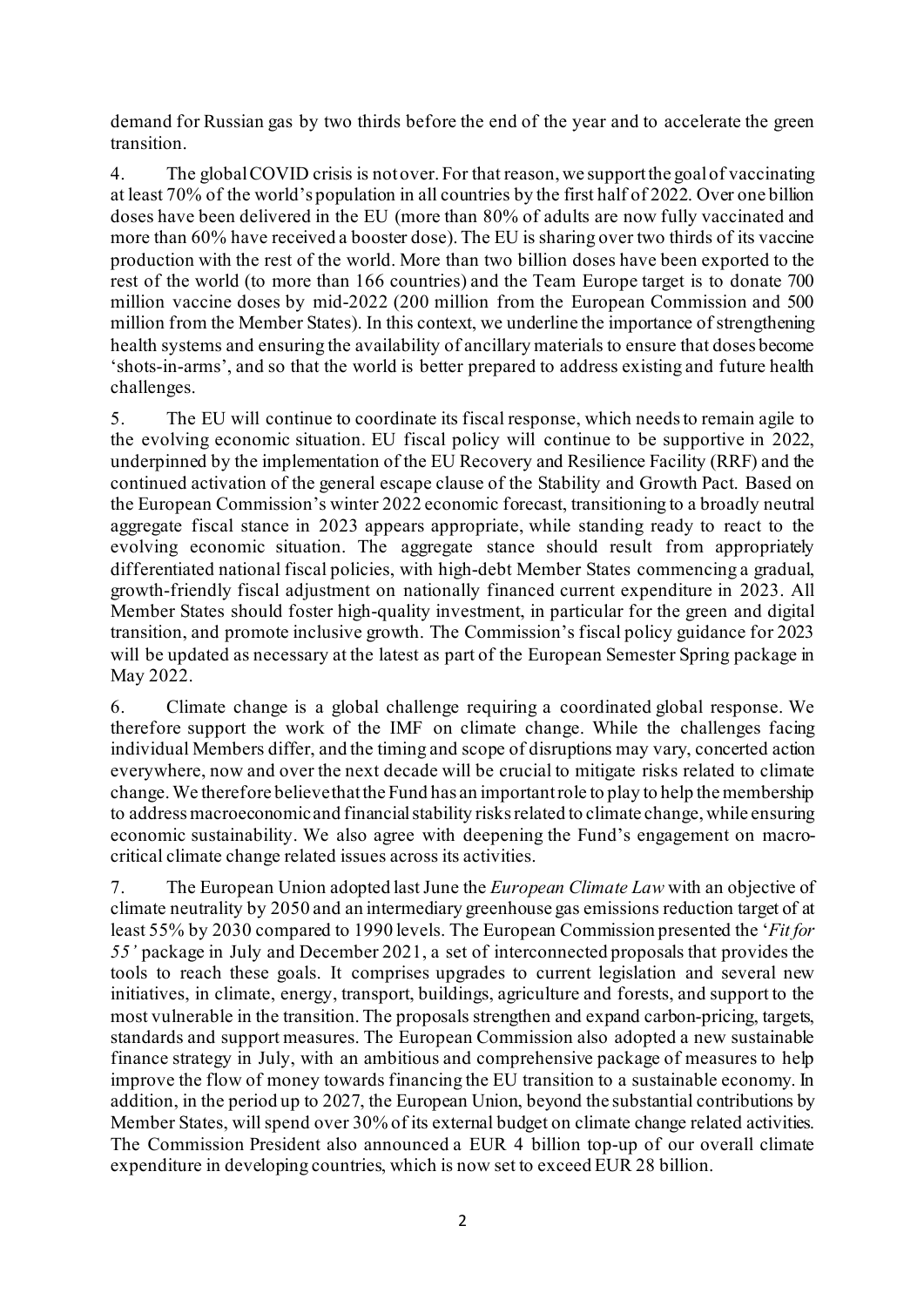8. The EU plans for a green, sustainable recovery are underpinned by a EUR 1.8 trillion funding package. With the RRF, a total of EUR 672 billion has been set aside for loans and grants for investment and reforms, with which EU Member States will jointly build the *NextGenerationEU*. This facility is already providing the means for Member States to ensure that their economic recovery is sustainable, in line with the guiding principles of the EU's economic agenda: environmental sustainability, productivity, fairness and macroeconomic stability. Implementation is currently in full swing, and we can already see real tangible impact all across Europe. The RRF is set to play a crucial role in fostering the green transition and decarbonising our economies, whether by speeding up the deployment of renewables, encouraging building renovation to increase energy efficiency, or reforming operations of electricity markets. The combination of large investments and sectorial reforms will be decisive in enhancing EU energy security of supply and reducing energy dependence. The European Commission also launched Global Gateway, the EU strategy for high quality, sustainable connectivity, supporting infrastructure, policies and people-to-people connectionsin order to narrow the global investment gap worldwide.

9. We cannot afford for the WTO to be mired in conflict and not allowed to reform. Therefore, all efforts should be made to ensure a successful outcome at the 12th WTO Ministerial Conference. Driven by rules-based multilateral cooperation, trade can be an accelerator for positive change and contribute to achieving not only economic recovery after the pandemic but also broader objectives such as the fight against climate change, the protection of the environment and human rights, as well as enhancing security or public order. However, the increasing tendency among certain players to weaponise trade policy for geopolitical purposes, highlighted in last year's EU trade strategy, has regrettably been borne out. To ensure that our trade policy is geopolitically agile, while also serving our wider goals, the European Commission has made legislative proposals on a new anti-coercion tool, on the fight against deforestation and on sustainable corporate due diligence and sponsored climate initiatives at the WTO. On the digital side, we continue to pursue e-commerce negotiations at the WTO and digital partnership agreements with trade partners around the world.

10. We all need to give the highest priority to the swift global implementation of the historic agreement on a two-pillar international tax package between 137 members of the OECD/G20 Inclusive Framework on Base Erosion and Profit Shifting reached on 8 October 2021, in line with the agreed timetable.

11. The European Union continues to support the commitment by the IMFC and G20 Leaders to a strong, quota-based and adequately resourced IMF to preserve its role at the centre of the Global Financial Safety Net. The EU is committed to revisiting the adequacy of quotas and continuing the process of IMF governance reform under the 16th General Review of Quotas, to be concluded by 15 December 2023.

12. The COVID-19 crisis has required coordinated global efforts to help countries in need. As part of the EU's global response to the COVID-19 pandemic, in 2020 the EU approved EUR 3 billion of MFA to 10 enlargement and neighbourhood partners to help them cope with the economic fallout. Of this, EUR 2.5 billion have already been disbursed by the end of 2021.The two remaining programmes for Bosnia and Herzegovina and Tunisia were started in 2021. Implementation is progressing, with both countries having already received the first disbursement. The operations are expected to be finalised in 2022. The EU also paid EUR 4.1 billion of budget support in 2020 and 2021. These grants provided 98 countries or territories with additional fiscal space to implement their COVID response plan. This assistance comes on top of the 'Team Europe' package, the EU's robust and targeted response to support partner countries' efforts in tackling the pandemic, reaching over EUR 40 billion.